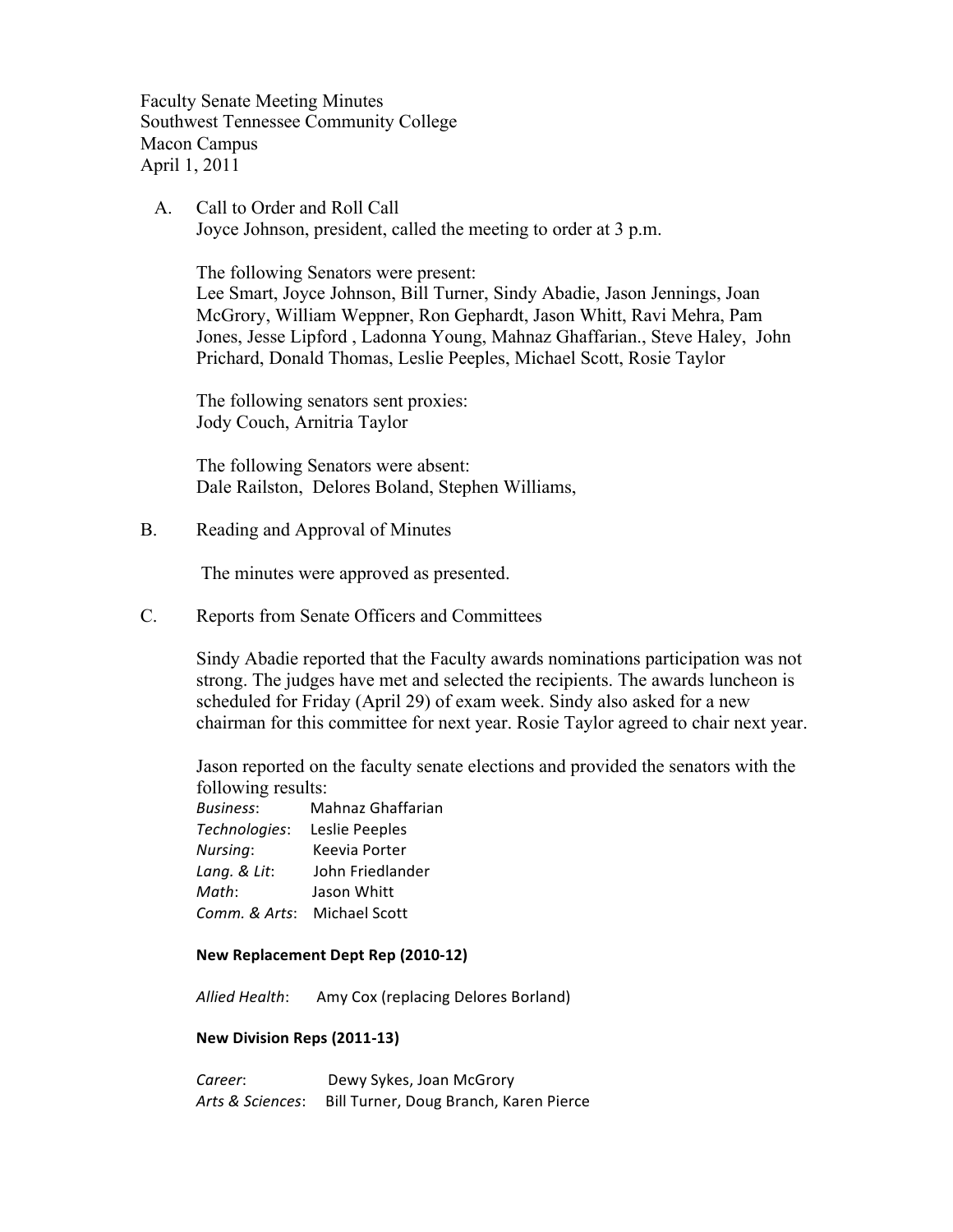#### D. Old Business

Joyce reported on the Union facelift project. She reported we have received correspondence from Ron Parr concerning the faculty senate request for furniture and equipment. Ron Parr said the requests were reasonable and that most of the request could be filled with existing assets. These would be located and moved to the faculty lounge. He reported that this should be accomplished by June  $30<sup>th</sup>$ . She also reported that the keypad on the faculty lounge door has been installed. After the meeting, she received correspondence that each faculty member's code would be the last 4 digits of their social security number.

La Donna Young reported on the committee established by Dr. Bassett chaired by Dean Kendall on faculty evaluations. La Donna said the committee will recommend to Dr. Bassett that fully tenured, fully promoted faculty have the option to check a box "I elect not to participate in merit pay" and write a paragraph about the current year's accomplishments. This option would be utilized for two years and the third year a full evaluation would be required. This policy could possibility take effect for next year's evaluation.

Jason Whitt reported on the committee on Budget Reduction Strategies. He said most of the recommendations did not impact faculty. He did see several avenues that the faculty could impact the budget that could be reinforced with valid statistics. Jason feels we have an opportunity to improve outcomes and the new budget and will bring these to the new committee established by the executive committee. Some areas for improvement are advising, students who play the financial aide game and students who register late.

There was a meeting to review the faculty evaluation statistics from last year with Dr. Bassett and Nevin Robbins but the meeting had to be postponed.

### E. New Business

Joyce reported that the Executive committee has established a special committee to review and evaluate faculty related issues in the budget reduction and indicated that several senators would be needed to assist on this committee.

Donald Thomas requested on behalf of several faculty members the Senate's help on reinforcing the smoking policy.

Joyce thanked old and new senators and gave certificates of appreciation to all senators that served this year.

The next meeting will be on the Union campus and unless there is an urgent matter the senate will not meet again until October.

The meeting was adjourned at 4:45 PM and the new and old senators all enjoyed a reception.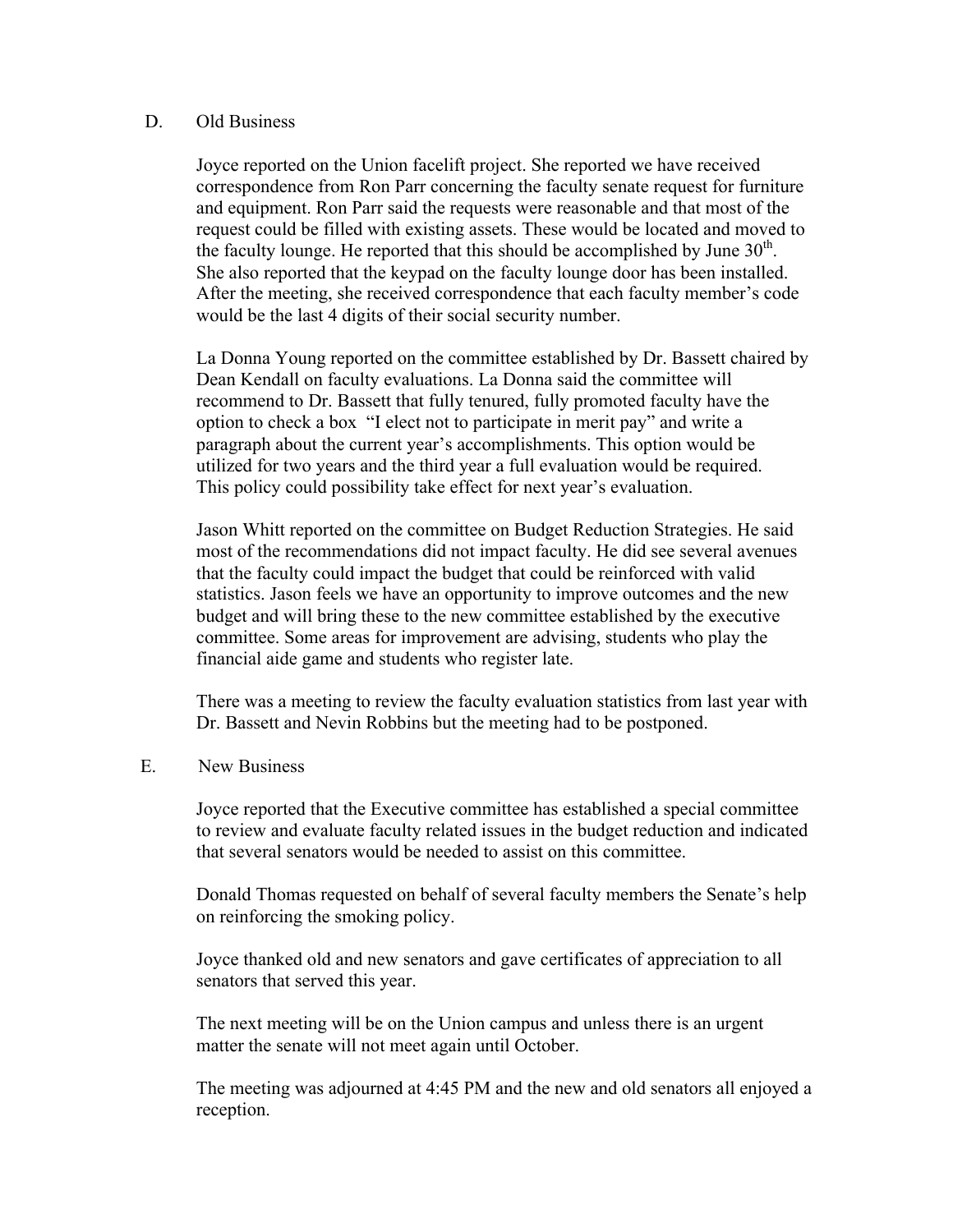# **2010-2011 Senate**

President: Joyce Johnson **jdjohnson7@southwest.tn.edu** 6057

# **Division Senators**

| <b>Division Senators of Arts and Sciences - Six Seats.</b>                                                                            |             |          |                                 |      |  |
|---------------------------------------------------------------------------------------------------------------------------------------|-------------|----------|---------------------------------|------|--|
| Language and Literature, Social and Behavioral Sciences, Mathematics, Natural<br>Sciences, and Communications & Graphic and Fine Arts |             |          |                                 |      |  |
| <b>Senator</b>                                                                                                                        | <b>Term</b> | email    | <b>Department</b>               | Ext. |  |
| <b>Ron Gephardt</b>                                                                                                                   | $(09-11)$   | rgephart | Communications,                 | 5159 |  |
|                                                                                                                                       |             |          | <b>Graphics &amp; Fine Arts</b> |      |  |
| <b>Ruthie Couch</b>                                                                                                                   | $(09-11)$   | jcouch   | <b>Mathematics</b>              | 4608 |  |
| <b>Michael Scott</b>                                                                                                                  | $(09-11)$   | mscott   | Communications,                 | 4535 |  |
|                                                                                                                                       |             |          | <b>Graphics and Fine Arts</b>   |      |  |
| Rosie Taylor                                                                                                                          | $(10-12)$   | rdtaylor | <b>Natural Sciences</b>         | 5225 |  |
| <b>Steve Haley</b>                                                                                                                    | $(10-12)$   | shaley   | Social and Behavioral           | 5635 |  |
|                                                                                                                                       |             |          | Sciences                        |      |  |
|                                                                                                                                       |             |          |                                 |      |  |
|                                                                                                                                       |             |          |                                 |      |  |
| <b>Bill Turner</b>                                                                                                                    | $(09-11)$   | wturner  | Mathematics                     | 4254 |  |

|                                                                         | <b>Division Senators of Career Studies - Five Seats.</b> |  |  |  |  |  |
|-------------------------------------------------------------------------|----------------------------------------------------------|--|--|--|--|--|
| Business, Technologies, Education, Allied Health, Nursing               |                                                          |  |  |  |  |  |
| <b>Term</b><br>email<br><b>Senator</b>                                  | Ext.<br><b>Department</b>                                |  |  |  |  |  |
| $(09-11)$<br><b>Joan McGrory</b><br><b>Business</b><br><i>s megrory</i> | 4485                                                     |  |  |  |  |  |
| <b>Business</b><br>Ravi Mehra<br>$(10-12)$<br>rmehra                    |                                                          |  |  |  |  |  |
| <b>Business</b><br>$(10-12)$<br>Lee Smart<br><i>lsmart</i>              | 5076                                                     |  |  |  |  |  |
| ahawkins<br><b>Arnitria Taylor</b><br>$(09-11)$                         | 4735<br><b>Technologies</b>                              |  |  |  |  |  |
| <b>Business</b><br>Sindy Abadie<br>$(10-12)$<br>csabadie                | 6021                                                     |  |  |  |  |  |
|                                                                         |                                                          |  |  |  |  |  |
|                                                                         |                                                          |  |  |  |  |  |